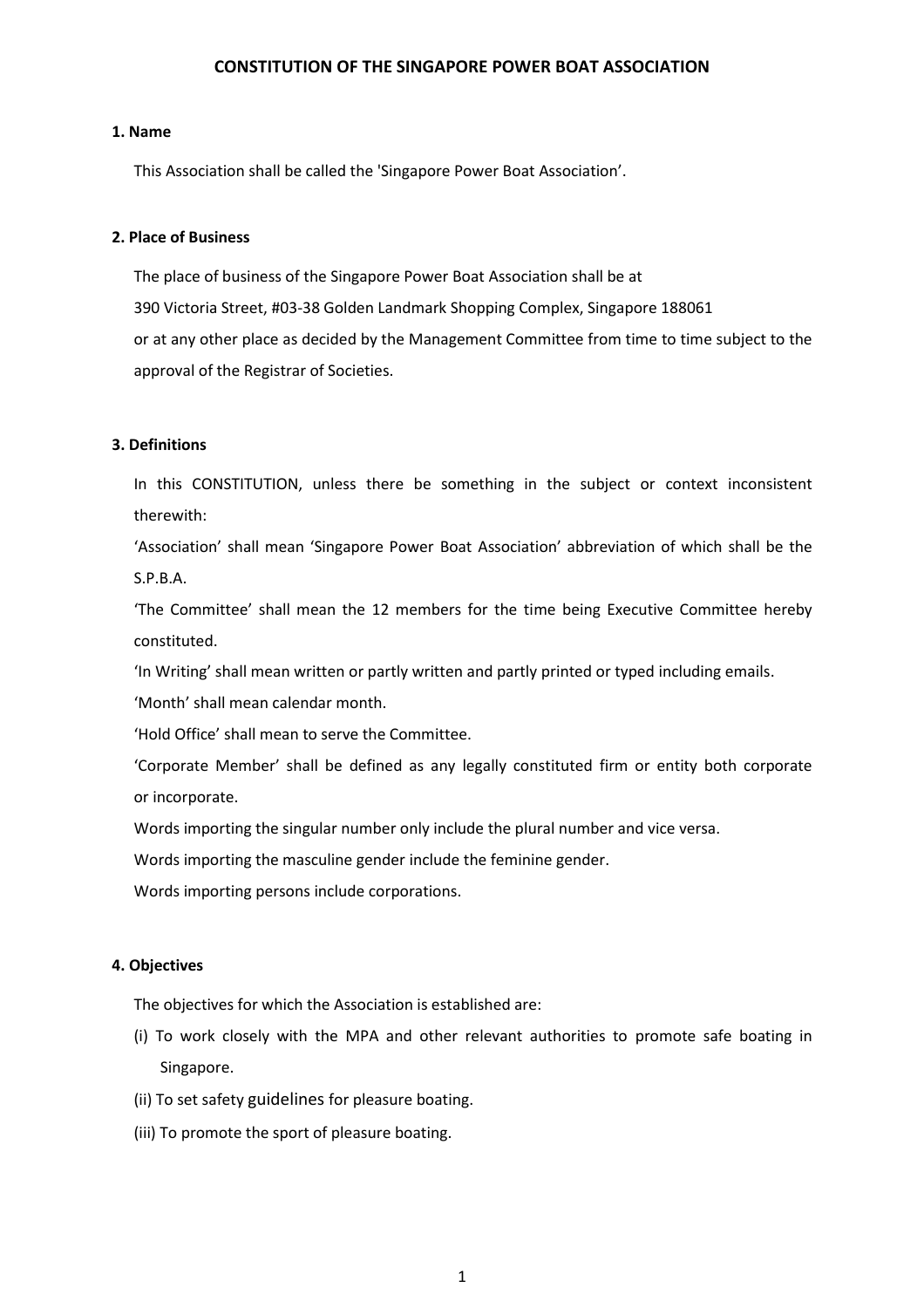#### **5. Membership**

The Association shall consist of members classified as follows;

- (i) Corporate Member
- (ii) Ordinary Member
- (iii) Junior Member

An applicant for Ordinary member shall be at least 21 years of age otherwise they will be a junior member. Approval shall be given by the applicant's parent or guardian if under 18 years The Committee shall have the power to restrict the number of members of any or all classes but such restriction will not discriminate pursuant to the laws of Singapore.

A new member shall be proposed and seconded by an existing member respectively and the application shall be tabled for approval at any committee meeting and upon approval shall be entitled to all the privileges of a member.

All members shall be entitled to a copy of the Association's Constitution together with any Bye-Laws and Rules and Regulations.

#### **Corporate Members**

Qualified legal entities or organisations, resident in Singapore may be elected Corporate Members of the Association, provided that the Committee may at its sole discretion elect as Corporate Members non-resident entities or organisations who have a place of business in Singapore. Each Corporate Member shall be entitled to nominate in writing five individuals engaged or employed by the Corporate Member as nominees or approval by the Committee at its sole discretion and upon approval any two of the nominees shall be entitled to represent the Corporate Member at any one time at any general meeting of the Association.

A Corporate Member shall be entitled to one vote at any General Meeting of the Association and executed through any one of its nominees entitled to represent it.

## **Ordinary Members**

Qualified individuals, may be elected Ordinary Members of the Association, provided that the Committee may at its sole discretion elect as Ordinary Members persons who have an alternative residence or place of business in Singapore. An Ordinary Member shall be entitled to one vote at any General Meeting of the Association.

#### **Junior Membership**

This is to allow persons to join the club when they are below the age of 21.Junior membership cannot vote as per ROS regulations. A junior must convert to an ordinary member on reaching the age of 21.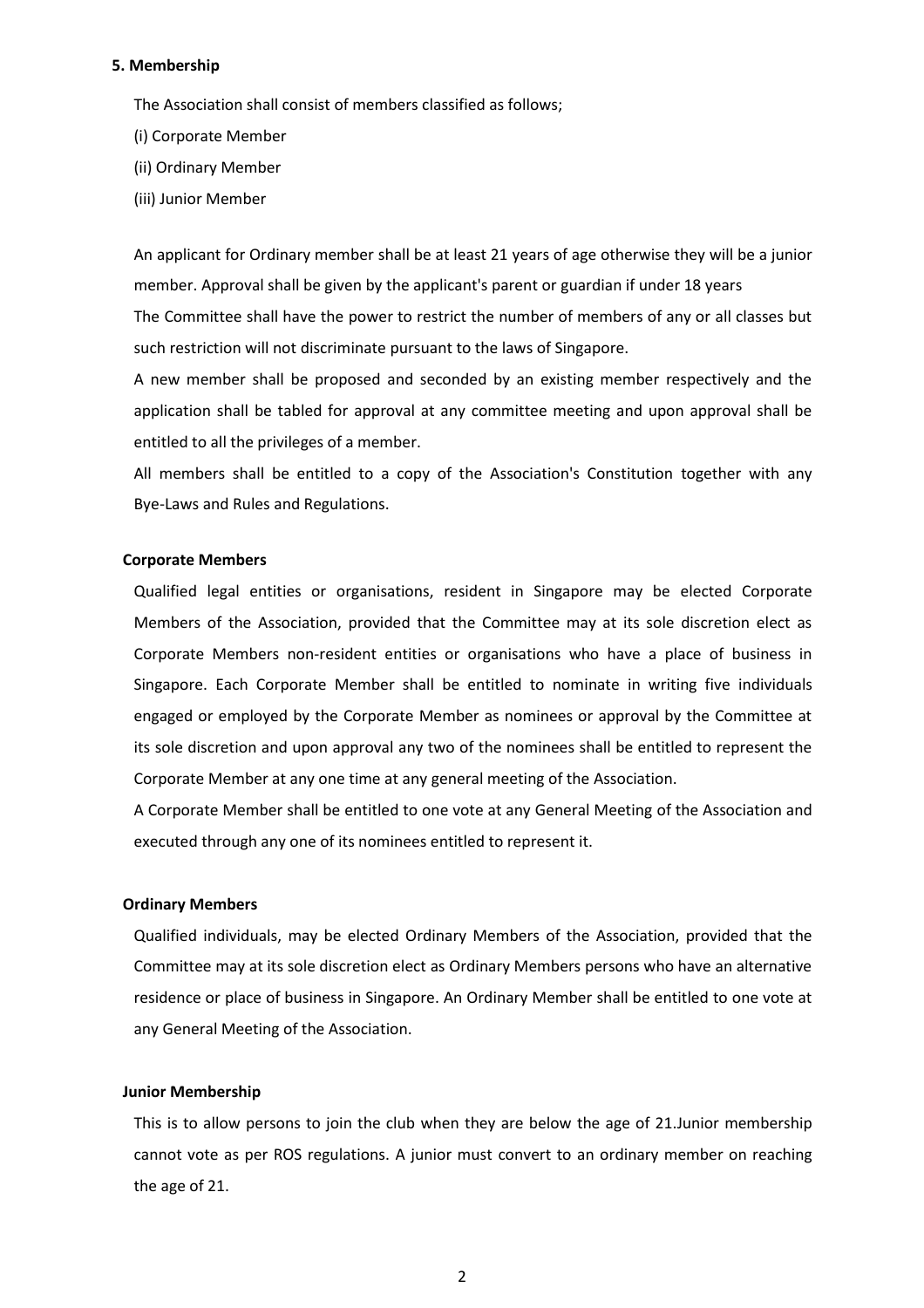#### **Entrance and Annual Subscription Fees**

There shall be an Entrance Fee and Annual Subscription Fee applicable to the various categories of members which shall be payable in advance.

The Entrance and Annual Subscription Fees applicable for each category of membership shall be determined from time to time by a simple majority at a committee meeting and shall be payable in such manner as the Committee may determine.

The current Entrance and Annual Subscription fees shall be notified to all members and interested persons on request or in such manner as the Committee may determine.

## **Privileges of Membership**

The members of the Association shall be entitled to all the privileges of membership as stated in the Constitution.

Any member may resign his membership by giving to the Honorary General Secretary notice in writing to the effect, provided that any member giving such notice shall be liable to pay all arrears of Subscription up to and including the current year in which such notice is given.

Any member shall upon ceasing to be a member forfeit all rights and claims which the member would otherwise have been entitled to upon the dissolution of the Association as a member.

If any member is in arrears of any amount due and shall have failed to pay such amount within Thirty one (31) days of written demands, the Committee may remove his name from the Register of Members. Such member shall thereupon cease to be a member and all his rights of membership shall be forfeited. Provided that the Committee may at any time in its discretion restore such member to the Register of Members upon payment of all arrears of amount then due.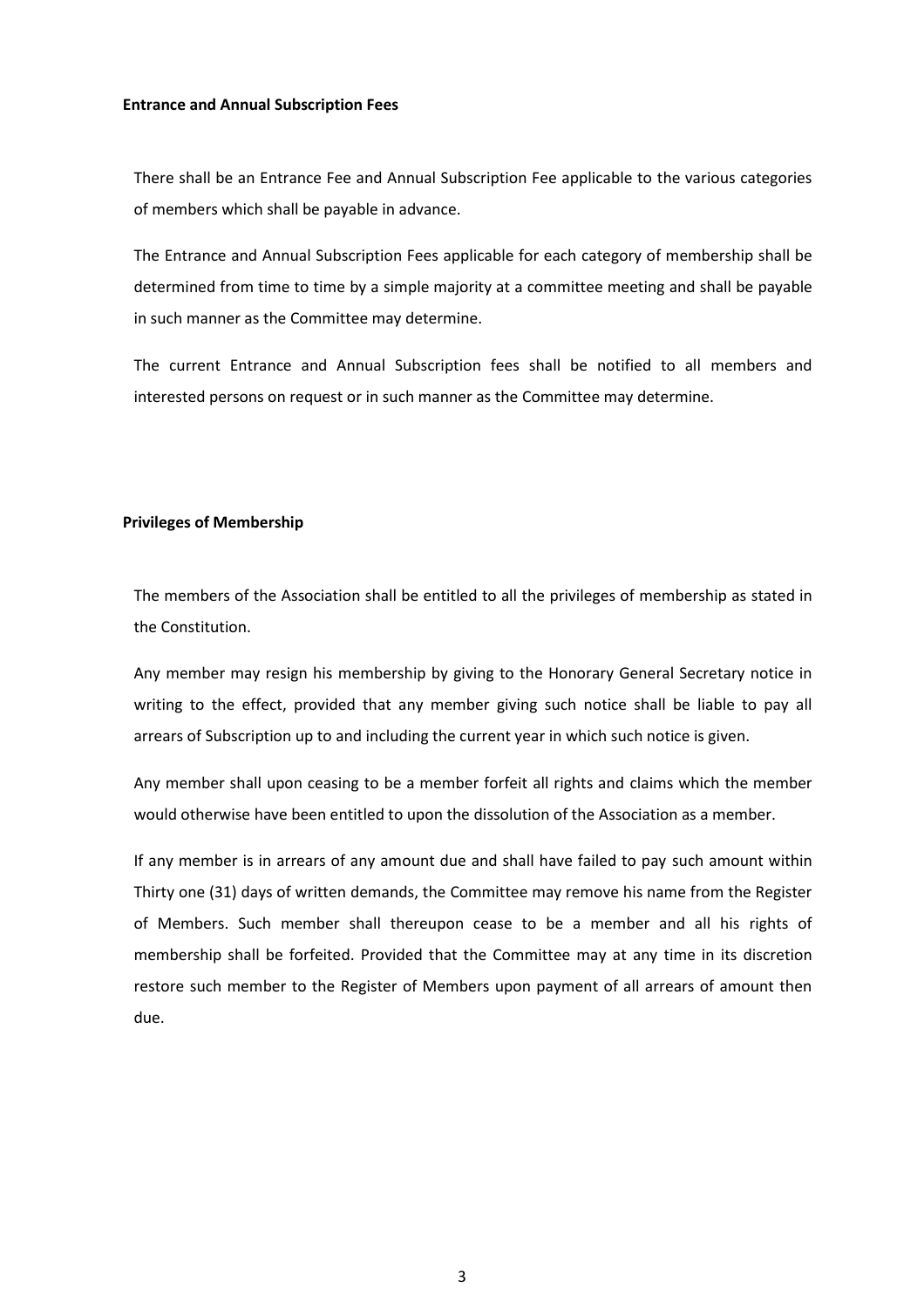# **6. Executive Committee**

The Committee shall consist of the following:

President Vice President Hon. Secretary Asst. Hon. Secretary Hon. Treasurer Asst. Hon. Treasurer and 6 other Committee Members for a combined total of 12

# **7. Election of the Committee**

- (i) The members of the Committee shall be elected at the Annual General Meeting of members.
- (ii) Voting to the Committee shall be by show of hands.

# **8. Tenure of Office**

- (i) The term of office of Committee Members is two years and each Committee Member except the Hon. Treasurer shall be eligible for re-election to hold the same office for a second or third term. Key position holders in the committee & office bearer must be Singaporean.
- (ii) The outgoing Committee shall remain in office until the first meeting of the incoming Committee which shall not be later than 14 days following the date of the General Meeting. In this meeting, the 5 years of statutory required documents and access to all other SPBA collaterals, banks statements, emails, passwords, historical records etc will be made available.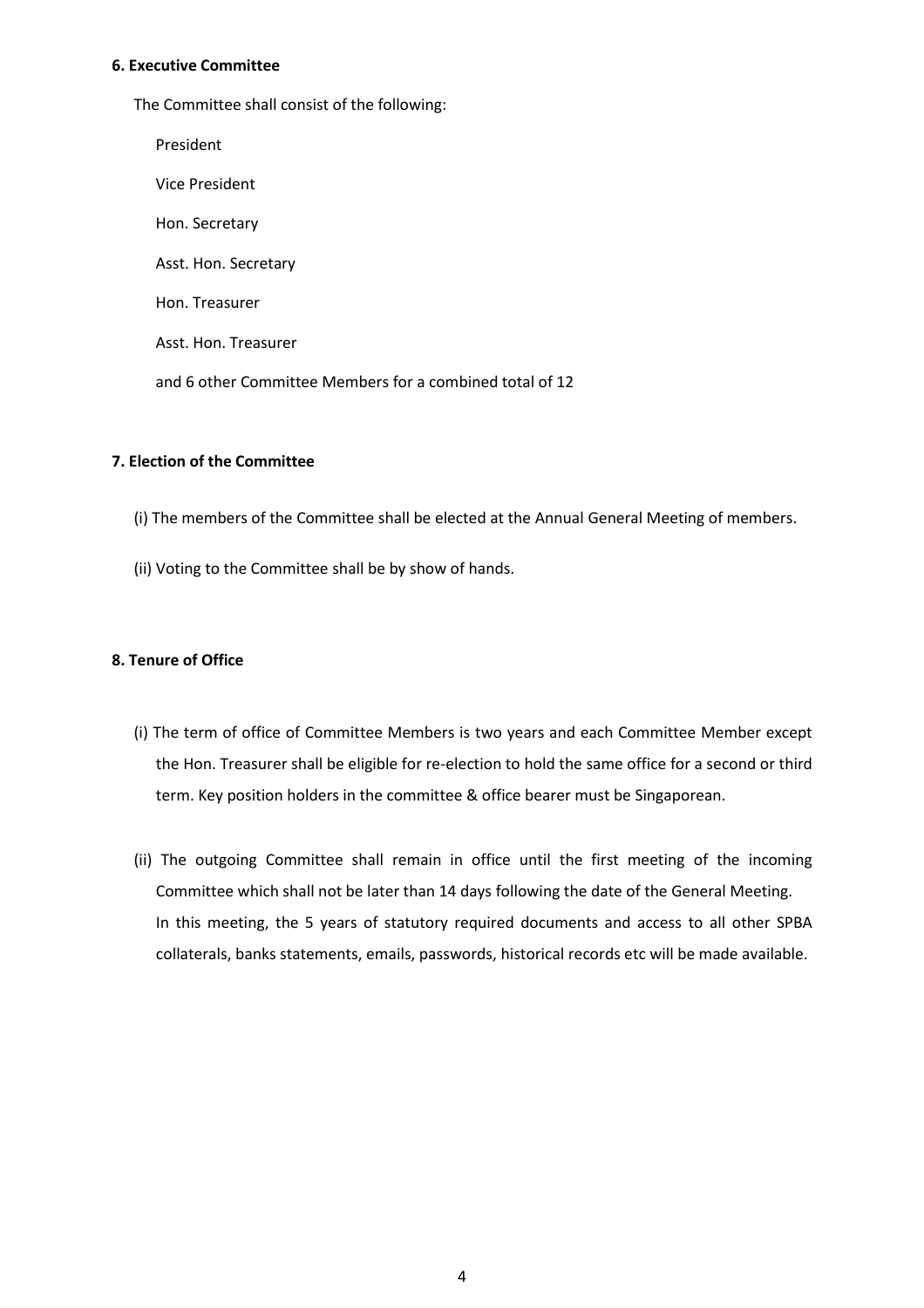#### **9. Duties of the Committee**

The Committee shall be the sole authority for the Association and its duties are as follows:

- (i) To execute all matters decided upon at the Annual General Meeting or any other authorised meetings.
- (ii) To plan, resolve and execute all matters which shall be done and suspend actions on all matters which are not advisable to be done.
- (iii) To approve the application of new members.
- (iv) To raise funds for the Association.
- (v) To appoint various sub-committees.
- (vi) To approve budgets for the Committee and the Sub-Committees.
- (vii) To provide rules regulating all power boating competitions and events held in the Republic of Singapore.
- (viii) Not to put the society in debt without the consent of members at the AGM or an EGM
- (ix) To ensure the continuance of ownership and control of the domain registration [www.spba.org.sg](http://www.spba.org.sg/) and the logo
- (x) Not to pass comment, email or publish in any way items that are defamatory, racist, political etc that could put the SPBA in a situation where it may be charged under the Laws of Singapore or have legal action taken against it or individually as a SPBA member. This also means the conversations in the committee meetings are privileged and minutes published must reflect the above points.
- (xi) To meet the Singapore PDPA requirements to ensure the security and privacy of all members personal data.

## **10. President**

The duties of the President are as follows:

- (i) To preside at all meetings of the Committee,
- (ii) To promote the development of the affairs of the Association internally,
- (iii) To represent the Association in all matters with other external and international organisations.

# **11. Vice President**

The Vice-President shall deputise for the President in the latter's absence.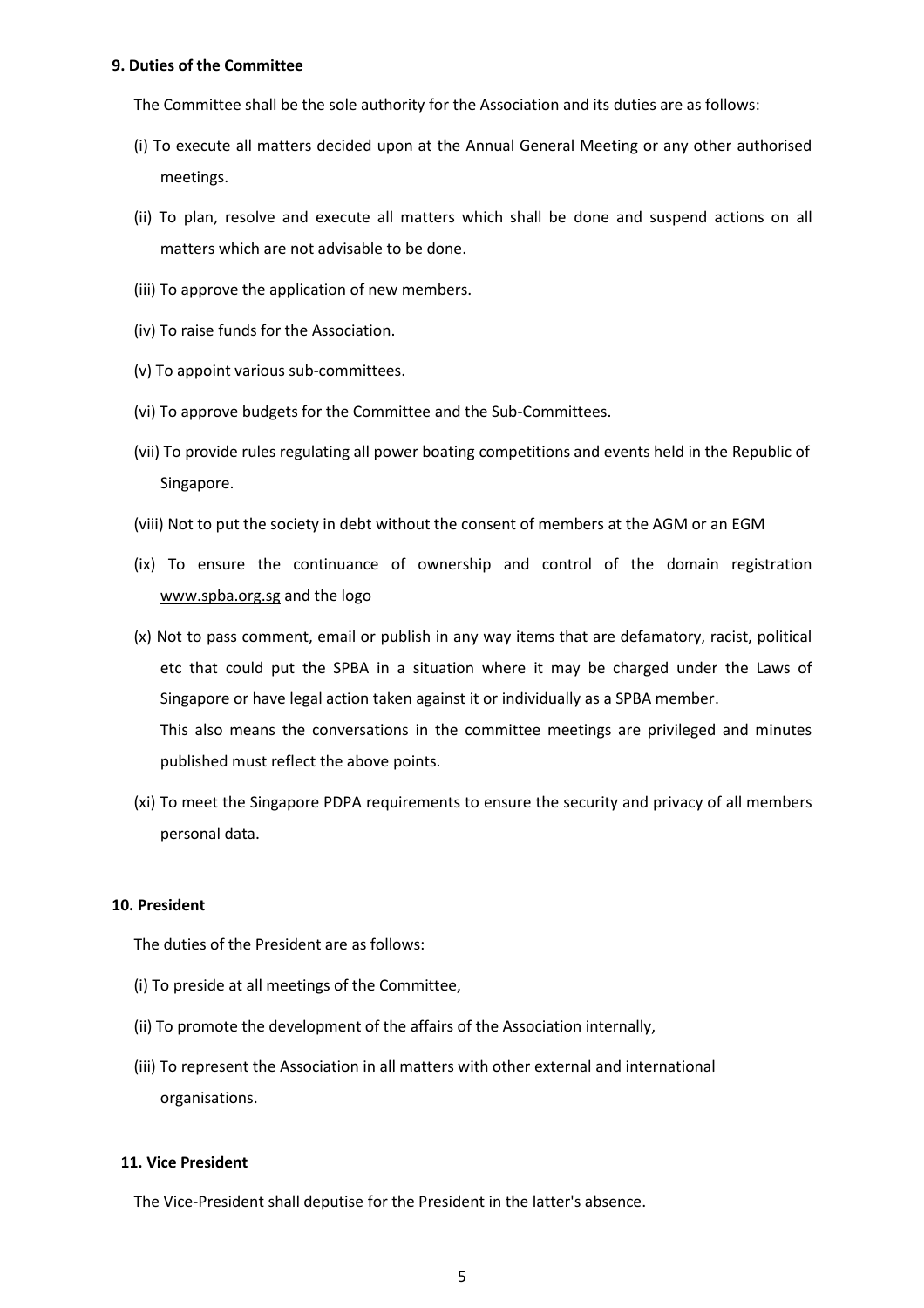### **12. Honorary Secretary**

The duties of the Hon. Secretary are as follows:

- (i) To arrange and attend all meetings.
- (ii) To be responsible for the minutes of such meetings.
- (iv) To keep in custody all official records and documents and the register of members for 5 years ( as required under the ACT) or longer if possible
- (iv) To prepare the reports of the Association's activities for submission to the Annual General Meeting.
- (v) To supervise all activities of the Association.
- (vi) To attend to all correspondence and to sign and despatch all documents on behalf of the Association.
- (vii) To be The Personal Data Protection Officer or ensure another committee member is that has access to the data.

## **13. Asst. Honorary Secretary**

The duties of the Asst. Hon. Secretary are to assist the Honorary Secretary in all matters.

### **14. Honorary Treasurer**

The duties of the Hon. Treasurer are as follows:

- (i) To keep proper books of accounts and to be responsible for all the funds of the Association.
- (ii) To collect receipts and to make payments as instructed by the Committee.
- (iii) To submit to the Annual General Meeting of Delegates the accounts for the preceding financial year ending 31st December.
- (v) To submit to the Committee the monthly statements of receipts and payments.
- (vi) To deposit in the bank designated by the Association any sum of money exceeding \$200 collected by the Hon. Treasurer.
- (vi) Not to loan out any public funds for whatever purposes.
- (vii) To adhere to the procedures for the signing of cheques and other banking accounts decided by the Committee.
- (viii) Ensure that all cheques shall be jointly signed by the Hon. Treasurer, the President or the Hon. Secretary and affixed with the Association's official chop before they become valid.

#### **15. Asst. Honorary Treasurer**

The duties of the Asst. Hon. Treasurer are to assist the Hon. Treasurer in handling the financial matters of the Association and may deputise for the Treasurer during the latter's absence.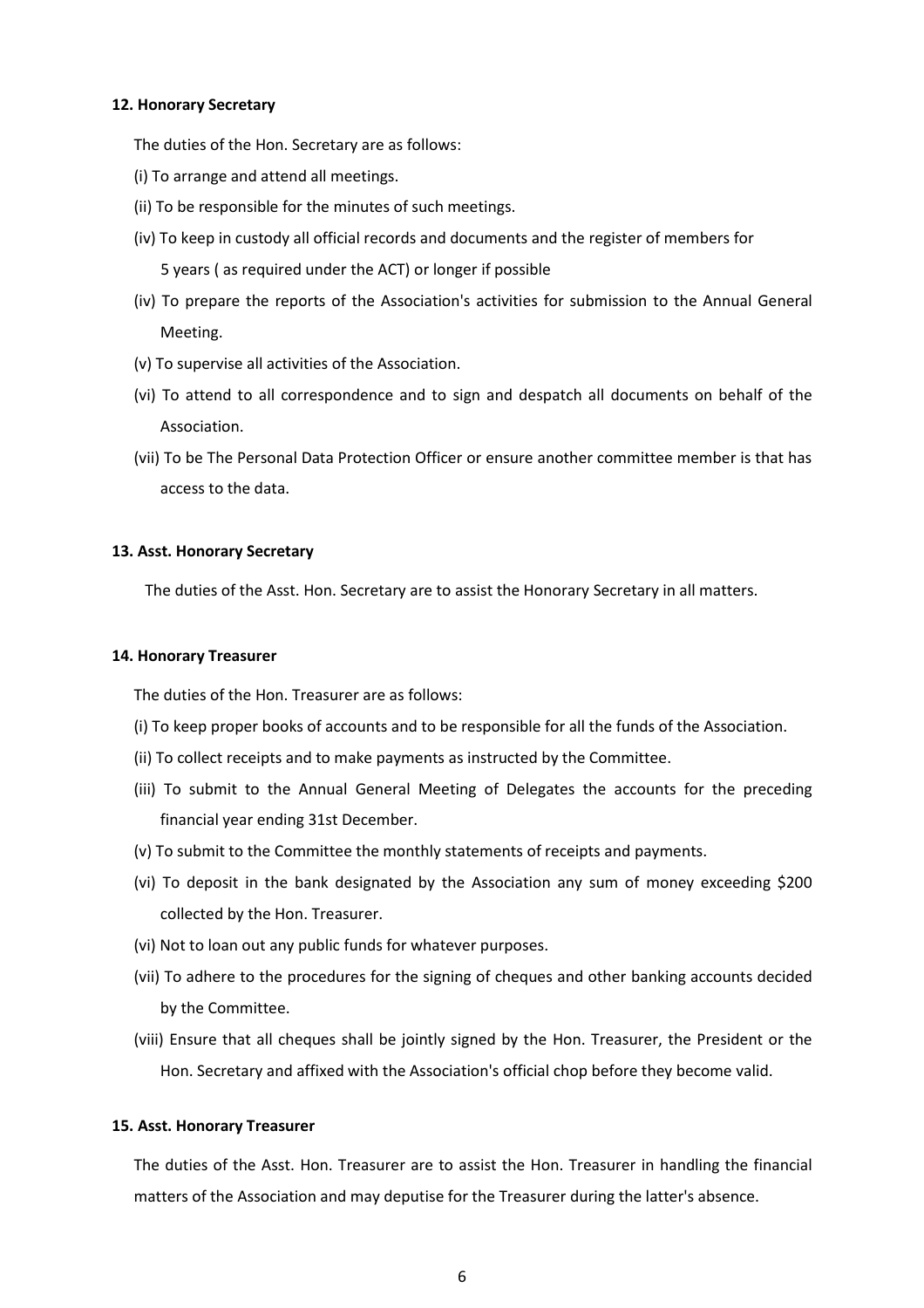### **16. Vacation of Office of Committee Member**

The office of any Committee Member shall be vacated in any one of the following events:

- (i) If he resigns by writing under his hand left at the place of business.
- (ii) If he is absent from three (3) consecutive meetings without leave from the Committee and the Committee resolves that his office be vacated.

# **17. Casual Vacancy**

The Committee shall have the power to fill up vacancies in their body during their term of office. Members will be notified if this happens and who then joins the committee. The position must be voted on at the next AGM.

# **18. Committee Meetings**

- (i) The Committee shall hold meetings as often as necessary, but not less than once in two months. Notice of the meeting shall be served by the Hon. Secretary 7 days in advance. The President or the Vice-President shall be the *dejure* Chairman. In any committee meeting, at least 2 key appointment holders must form part of the quorum, failing which the meeting shall stand adjourned and be reconvened. The quorum of this meeting shall be 50 % of the total membership of the Committee. In the event of no quorum for a Committee Meeting, the meeting shall stand adjourned and be reconvened in one week's time. The president, at his sole discretion, may call for a committee meeting without the required 7 days notice period
- (ii) Resolutions shall be passed by a majority vote. In the event of a tie, the President shall have a casting vote.

### **19. Annual General Meeting**

The supreme authority of the Society is vested in a General Meeting of the members.

- (i) The Annual General Meeting of the Association shall be held not later than March 31 every year upon a date and at a time fixed by the Committee and convened by the Hon. Secretary.
- (ii) To receive and if approved, pass the Annual Report and the Statement of Accounts for the preceding year ending 31 December.
- (iii) To elect office bearers for the coming term.
- (iv) To present and if approved, pass the Annual Budget and estimates for the ensuing term of the Committee.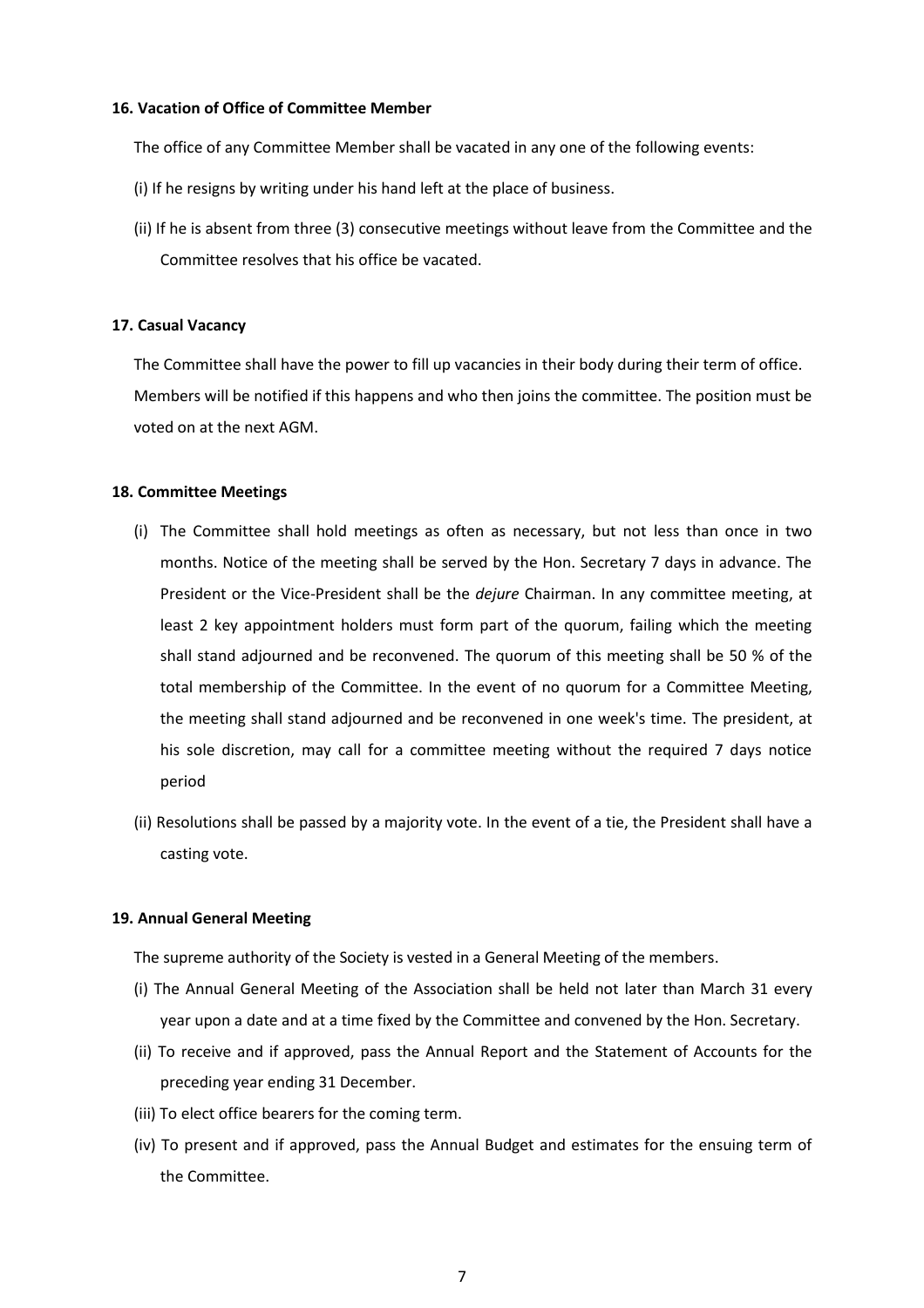- (v) To elect auditors for the coming term.
- (vi) To transact any other business of which one week's notice shall have been given to the Secretary.

No other items may be discussed and voted on in the meeting less the agenda items unless the item has a majority vote to be added to the agenda.

- (vii) Two week's notice shall be given to all delegates prior to the Annual General Meeting which shall be presided over by the President. The quorum of the Annual General Meeting shall be one quarter of members. Nomination for the various posts should reach the Hon. Secretary one week before the Annual General Meeting.
- (viii) Should a quorum not be obtained at an Annual General Meeting, the meeting shall be adjourned for half an hour. If a quorum is still not obtained for the meeting so adjourned and reconvened, a quorum shall have been formed with whatever number of members present. But such meetings have no power to make any amendments to the existing Constitution.

#### **20. Extraordinary General Meeting**

- (i) Extraordinary General Meetings shall be called by the Hon. Secretary upon the signed requisition of more than one quarter of the members from time to time entitled to vote or by the decision of the Committee. The quorum shall be one quarter of the official representatives.
- (ii) Such meetings shall be held within 7 days of the date of the requisition, any matter brought up at such meetings should be in contravention of the procedure stipulated by the Association. The matter for discussion at the meetings should be stated in the notice.
- (iii) Should a quorum not be obtained at an Extraordinary General Meeting, the meeting shall be adjourned for half an hour. If a quorum is still not obtained for the meeting so adjourned and reconvened, a quorum shall have been formed with whatever number of members present. But such meetings have no power to make amendments to the existing Constitution.

#### **21. Auditor**

- (i) Two persons not members of the Committee will be nominated as Hon. Auditors at an AGM to audit each year's account and will hold office for one or two years and cannot be re-elected for consecutive terms. They may be required by the President to audit the Association's accounts for any period within their tenure of office at any date and make a report to the Committee.
- (ii) The Committee shall reserve the right to appoint qualified external auditors to audit all accounts and to present a report to the Committee.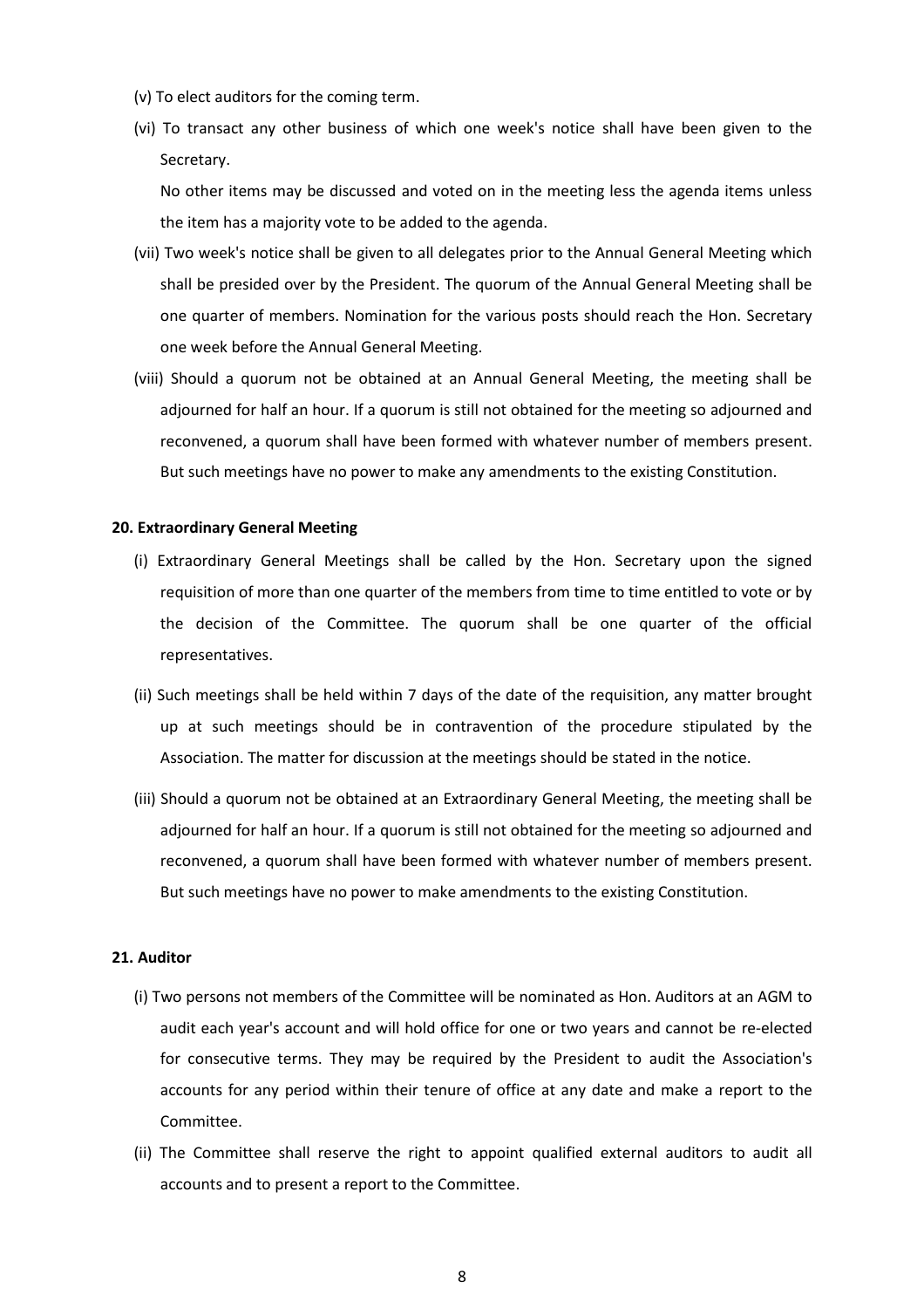## **22. Prohibitions**

- (i) Gambling of any kind, excluding the promotion or conduct of a private lottery which has been permitted under the Private Lotteries Act Cap 250, is forbidden on the Society's premises. The introduction of materials for gambling or drug taking and of bad characters into the premises is prohibited.
- (ii) The funds of the Society shall not be used to pay the fines of members who have been convicted in court of law.
- (iii) The Society shall not engage in any trade union activity as defined in any written law relating to trade unions for the time being in force in Singapore.
- (iv) The Society shall not indulge in any political activity or allow its funds and/or premises to be used for political purposes.
- (v) The Society shall not hold any lottery, whether confined to its members or not, in the name of the Society or its office-bearers, Committee or members unless with the prior approval of the relevant authorities.
- (vi) The Society shall not raise funds from the public for whatever purposes without the prior approval in writing of the Assistant Director Operations, Licensing Division, Singapore Police Force and other relevant authorities.

## **23. Amendments**

No amendments shall be made to the Constitution of the Association unless passed by the EGM or AGM nor any amendments come into force without the prior sanction of the Registrar of Societies.

#### **24. Bye-Laws**

For all purposes not provided for in this Constitution, the Committee shall have the power to frame, rescind or alter Bye-Laws. Notice of such Bye-Laws and any rescission or alteration thereof shall be posted to all members and upon such posting shall become binding on all members but any members may within one month from such posting by notice in writing to the Secretary, require an Extraordinary General Meeting to be held for the purpose of considering or reckoning the same.

#### **25. Dissolution**

(i) An Extraordinary General Meeting of members shall be called if a resolution for the dissolution of the Association is to be introduced. The resolution shall not be carried out without the consent of the three-fifths of the total membership of the Association for the time being resident in Singapore.